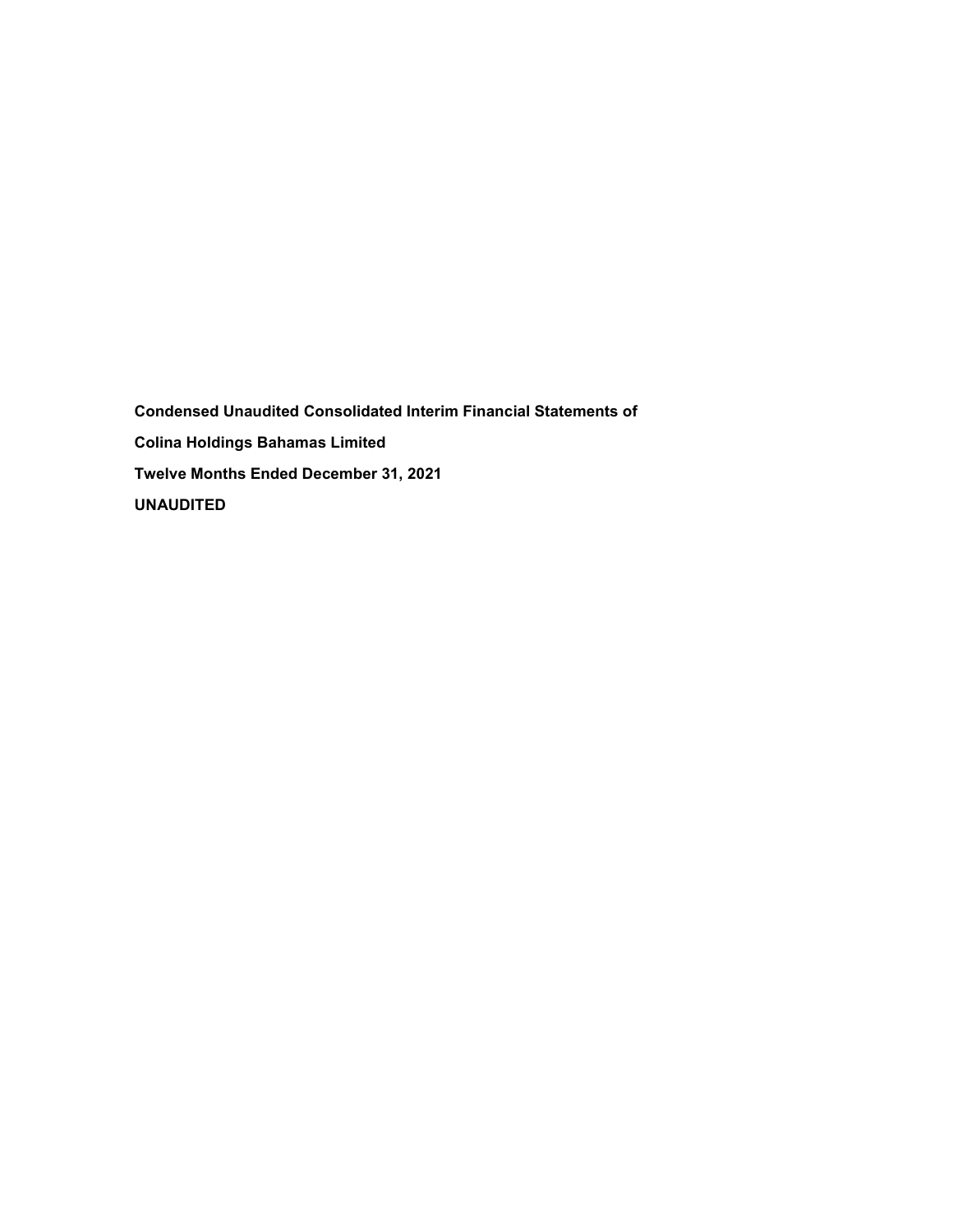# **Message from the Chairman**

Dear Shareholders,

CHBL's unaudited financial results, for the twelve months ended December 31, 2021, show net income attributable to ordinary shareholders of \$22.1 million or \$0.89 per ordinary share. During the same period in 2020, the net income attributable to ordinary shareholders was \$17.6 million or \$0.71 per ordinary share.

Market conditions are improving, as reported in previous quarters. This trend has continued through December 31, 2021. Net investment income totals \$31.2 million for the 12 months ended December 31, 2021 compared to \$16.5 million for the same period in the prior year. The onset of the pandemic in 2020 contributed to significant mark to market valuation losses on investment securities negatively affecting the prior year's net investment income. Premium revenues are up, totalling \$136.6 million for the 12 months ended December 31, 2021, increasing by 10.6% over the prior year's gross written premiums of \$123.5 million.

The growth in total revenues to \$176.2 million for the twelve months ended December 31, 2021 compared to \$146.2 million for the same period in the prior year was driven by increases in net investment income and premium revenues.

Net policyholders' benefits totalled \$89.6 million for the 12 months ended December 31, 2021 compared to \$79.1 million for the same period in the prior year. Claims activity in 2020 was shaped by business restrictions that were implemented in response to the COVID-19 pandemic, resulting in levels below normal expectations.

Additional net reserves of \$5.9 million were booked during the period. These additional reserves are included in the provision for future policy benefits net of the changes in reinsurance assets at December 31, 2021.

During the period, the Company continued rebalancing its investment portfolio and facilitated some disposal of securities. Some of these proceeds were reinvested into the portfolio and used in operating activities.

Total assets at December 31, 2021 were \$810.1 million with invested assets remaining the largest component of total assets, comprising 72.5% of total assets.

Shareholders' equity as at December 31, 2021 totalled \$197.3 million and is net of dividend distributions to the Class "A" preference shareholders through December 31, 2021 totalling \$2.4 million and dividends to the ordinary shareholders of \$5.4 million or \$0.22 per ordinary share.

Generally, the Company's financials are a reflection of ongoing recovery from the pandemic, most notably the positive economic effects of the reopening of The Bahamas. CHBL continues to concentrate on strategies that will strengthen its balance sheet and capital position to provide the Company with the flexibility necessary to consistently meet the needs of policyholders and customers within these shifting economic conditions.

Imail

\_\_\_\_\_\_\_\_\_\_\_\_\_\_\_\_\_\_\_\_\_\_\_\_\_\_\_\_

Terence Hilts Chairman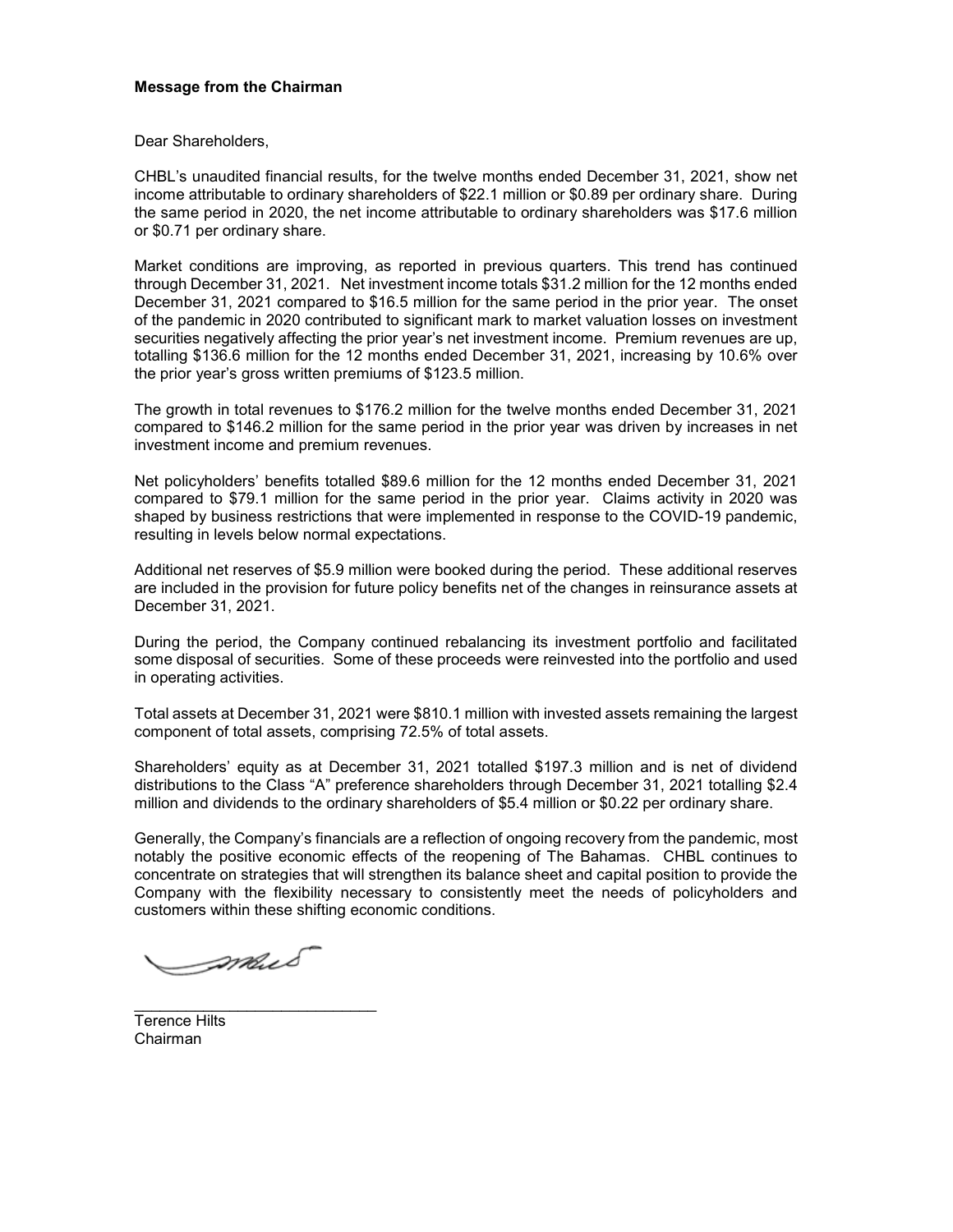# **COLINA HOLDINGS BAHAMAS LIMITED Condensed Unaudited Consolidated Interim Statement of Financial Position**

At December 31, 2021 with corresponding figures as at December 31, 2020 (Expressed in Bahamian dollars)

|                                                  | December 31,<br>2021<br>(Unaudited) | December 31,<br>2020<br>(Audited) |
|--------------------------------------------------|-------------------------------------|-----------------------------------|
| <b>ASSETS</b>                                    |                                     |                                   |
| Cash and demand balances                         | \$<br>31,923,719                    | \$<br>31,271,815                  |
| Term deposits                                    | 7,450,539                           | 15,660,104                        |
| Investment securities and other financial assets | 431,662,321                         | 443,758,594                       |
| Receivables and other assets                     | 124,925,530                         | 76,410,597                        |
| Reinsurance receivables                          | 24, 162, 470                        | 14,962,537                        |
| Reinsurance asset                                | 18,423,301                          | 16,687,479                        |
| Policy loans                                     | 66,128,152                          | 67,471,882                        |
| Mortgages and commercial loans                   | 19,711,150                          | 23,493,544                        |
| Investment properties                            | 58,458,834                          | 56,609,849                        |
| Equity-accounted investees                       | 15,471,354                          | 14,997,768                        |
| Property and equipment                           | 19,304,546                          | 15,888,712                        |
| Goodwill                                         | 6,418,337                           | 6,418,337                         |
| Other intangible assets                          | 2,152,898                           | 1,764,472                         |
| Total assets                                     | 826, 193, 151<br>\$                 | 785,395,690<br>\$                 |
| <b>LIABILITIES</b>                               |                                     |                                   |
| Provision for future policy benefits             | \$<br>479,304,732                   | \$<br>471,585,838                 |
| Policy dividends on deposit                      | 28,397,049                          | 28,323,445                        |
|                                                  |                                     |                                   |
| Total policy liabilities                         | 507,701,781                         | 499,909,283                       |
| Lease liabilities                                | 3,246,348                           | 4,048,056                         |
| Other liabilities                                | 97,732,132                          | 81,601,269                        |
| <b>Total liabilities</b>                         | 608,680,261                         | 585,558,608                       |
| <b>EQUITY</b>                                    |                                     |                                   |
| Ordinary shares                                  | 24,729,613                          | 24,729,613                        |
| Share premium                                    | 5,960,299                           | 5,960,299                         |
| <b>Revaluation reserve</b>                       | 3,704,969                           | 3,765,161                         |
| Retained earnings                                | 120,364,345                         | 102,530,695                       |
| Total ordinary shareholders' equity              | 154,759,226                         | 136,985,768                       |
| Preference shares                                | 42,500,000                          | 42,500,000                        |
| Total shareholders' equity                       | 197,259,226                         | 179,485,768                       |
| Non-controlling interests                        | 20,253,664                          | 20,351,314                        |
| <b>Total equity</b>                              | 217,512,890                         | 199,837,082                       |
| <b>Total liabilities and equity</b>              | \$<br>826, 193, 151                 | \$<br>785,395,690                 |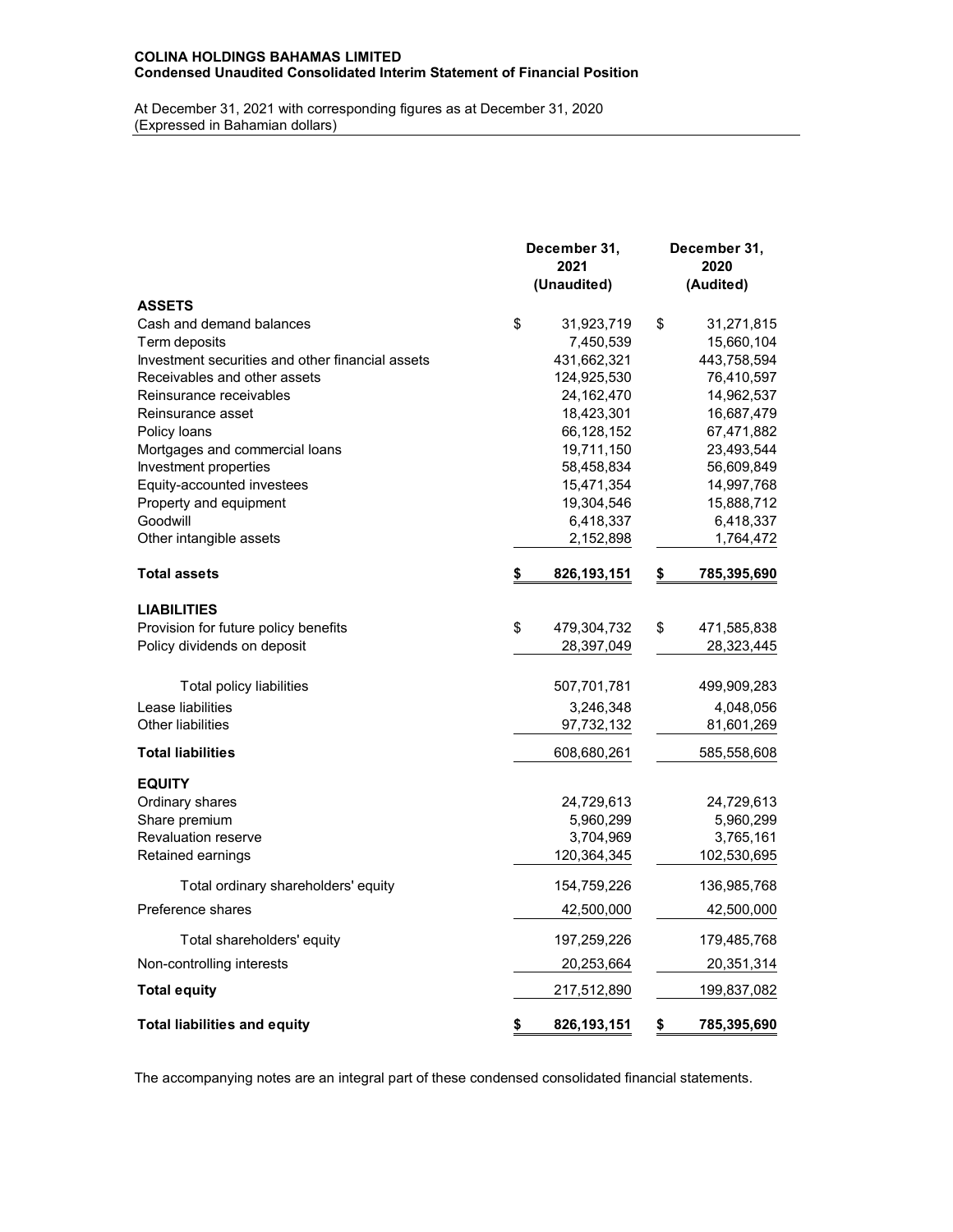For the twelve months ended December 31, 2021

with corresponding figures for the twelve months ended December 31, 2020

(Expressed in Bahamian dollars)

|                                                 | <b>12 Months Ended</b><br>December 31<br>2021 | <b>12 Months Ended</b><br>December 31<br>2020 |                             |  |  |
|-------------------------------------------------|-----------------------------------------------|-----------------------------------------------|-----------------------------|--|--|
| <b>Revenues:</b>                                |                                               |                                               |                             |  |  |
| Premium revenue                                 | \$<br>136,637,340                             | \$                                            | 123,488,947                 |  |  |
| Less: Reinsurance premiums                      | 19,418,549                                    |                                               | 15,745,298                  |  |  |
| Net premium revenue<br>Net investment income    | 117,218,791                                   |                                               | 107,743,649                 |  |  |
| Share of net gain/(loss) of associates          | 31,244,432<br>1,146,298                       |                                               | 16,495,617<br>(2, 103, 416) |  |  |
| Net commission income                           | 4,028,012                                     |                                               | 3,648,966                   |  |  |
| Investment management and other fees            | 16,280,859                                    |                                               | 15,434,604                  |  |  |
| Other income and fees                           | 6,320,145                                     |                                               | 4,995,773                   |  |  |
| <b>Total revenues</b>                           | 176,238,537                                   |                                               | 146,215,193                 |  |  |
| <b>Benefits and expenses:</b>                   |                                               |                                               |                             |  |  |
| Policyholders' benefits                         | 107,110,135                                   |                                               | 91,606,123                  |  |  |
| Less: Reinsurance recoveries                    | 17,529,798                                    |                                               | 12,522,738                  |  |  |
| Net policyholders' benefits                     | 89,580,337                                    |                                               | 79,083,385                  |  |  |
| Changes in provision for future policy benefits | 5,983,072                                     |                                               | (3,716,583)                 |  |  |
| General and administrative expenses             | 40,135,858                                    |                                               | 37,772,449                  |  |  |
| Commission expense                              | 8,260,930                                     |                                               | 6,857,947                   |  |  |
| Premium and other tax expense                   | 4,776,495                                     |                                               | 3,484,587                   |  |  |
| Finance costs and interest                      | 1,407,581                                     |                                               | 2,141,271                   |  |  |
| Other expenses                                  | 1,000,042                                     |                                               |                             |  |  |
| Total benefits and expenses                     | 151, 144, 315                                 |                                               | 125,623,056                 |  |  |
| Net income for the period:                      | \$<br>25,094,222                              | \$                                            | 20,592,137                  |  |  |
| Net income attributable to:                     |                                               |                                               |                             |  |  |
| Equity shareholders of the Company              | \$<br>24,544,868                              | \$                                            | 20,095,290                  |  |  |
| Non-controlling interests                       | 549,354                                       |                                               | 496,847                     |  |  |
| Net income for the period                       | \$<br>25,094,222                              | \$                                            | 20,592,137                  |  |  |
| Basic earnings per ordinary share               | \$<br>0.89                                    | \$                                            | 0.71                        |  |  |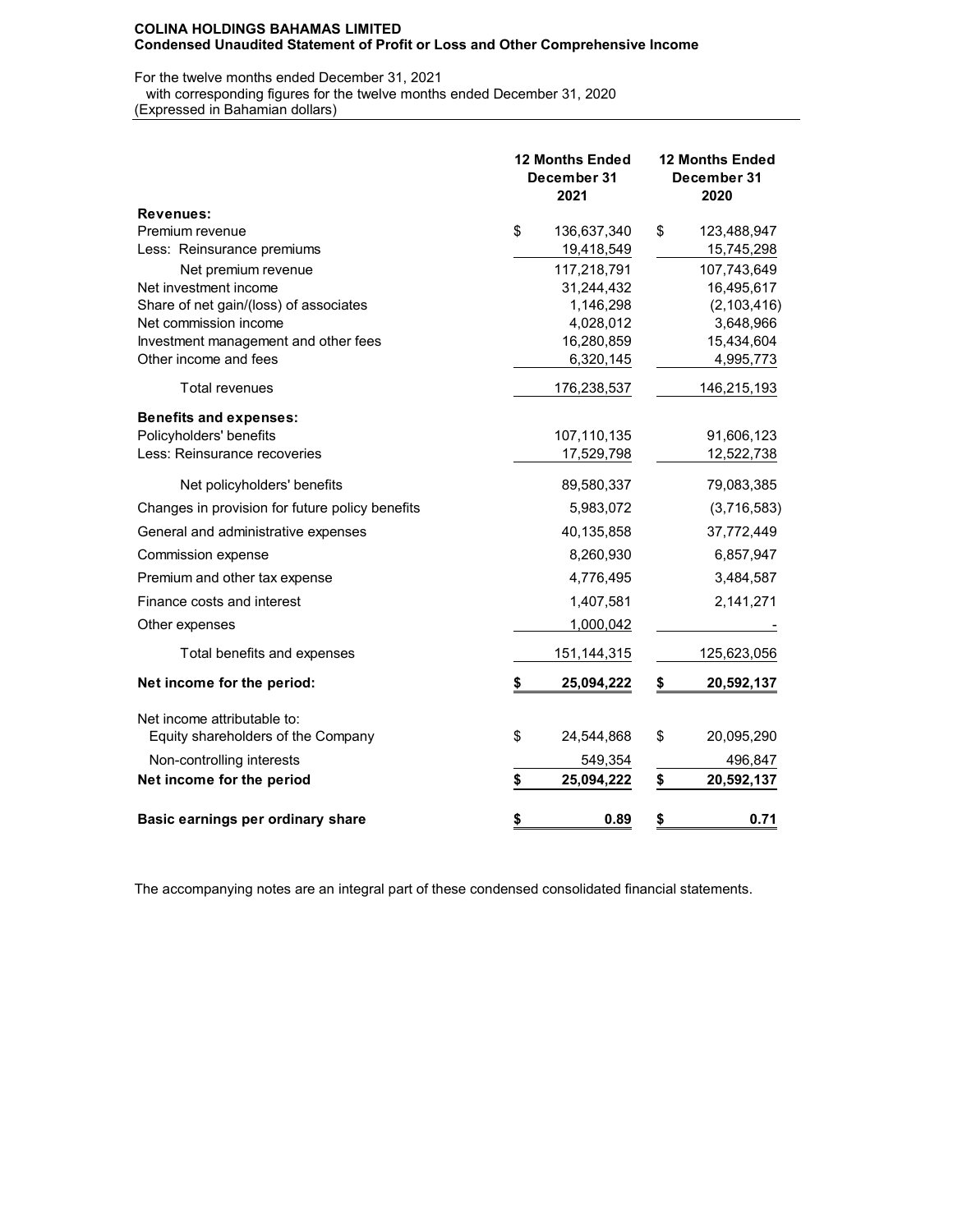For the twelve months ended December 31, 2021

 with corresponding figures for the twelve months ended December 31, 2020 (Expressed in Bahamian dollars)

|                                                                                                                                                                                                            |    | <b>12 Months Ended</b><br>December 31<br>2021 | <b>12 Months Ended</b><br>December 31<br>2020 |                                                          |  |
|------------------------------------------------------------------------------------------------------------------------------------------------------------------------------------------------------------|----|-----------------------------------------------|-----------------------------------------------|----------------------------------------------------------|--|
| Net income for the period                                                                                                                                                                                  | \$ | 25,094,222                                    | \$                                            | 20,592,137                                               |  |
| Other comprehensive gains/(losses):                                                                                                                                                                        |    |                                               |                                               |                                                          |  |
| Items that wil not be reclassified to profit or loss:<br>Revaluation of land or building<br>Transfers to retained earnings<br>Items that are or will be subsequently be<br>reclassified to profit or loss: |    | 4,995,317<br>(1, 173, 050)                    |                                               | 1,057,086                                                |  |
| Reclassification during the year to profit or loss<br>Share of OCI of Equity-Accounted Investees<br>Revaluation adjustment<br>Change in available-for-sale financial assets                                |    | (672, 713)<br>(3,209,746)                     |                                               | (692, 645)<br>(431, 317)<br>(109, 950)<br>(10, 375, 469) |  |
| from unrealized available-for-sale net gains                                                                                                                                                               |    |                                               |                                               |                                                          |  |
| Other comprehensive expense for the period                                                                                                                                                                 |    | (60, 192)                                     |                                               | (10,552,295)                                             |  |
| Total comprehensive income for the period                                                                                                                                                                  | \$ | 25,034,030                                    | \$                                            | 10,039,842                                               |  |
| Attributable to:                                                                                                                                                                                           |    |                                               |                                               |                                                          |  |
| Equity shareholders of the Company<br>Non-controlling interests                                                                                                                                            | \$ | 24,484,676<br>549,354                         | \$                                            | 9,542,995<br>496,847                                     |  |
| Total comprehensive income for the period                                                                                                                                                                  | \$ | 25,034,030                                    | \$                                            | 10,039,842                                               |  |
| Comprehensive earnings per ordinary share                                                                                                                                                                  | \$ | 0.89                                          | \$                                            | 0.29                                                     |  |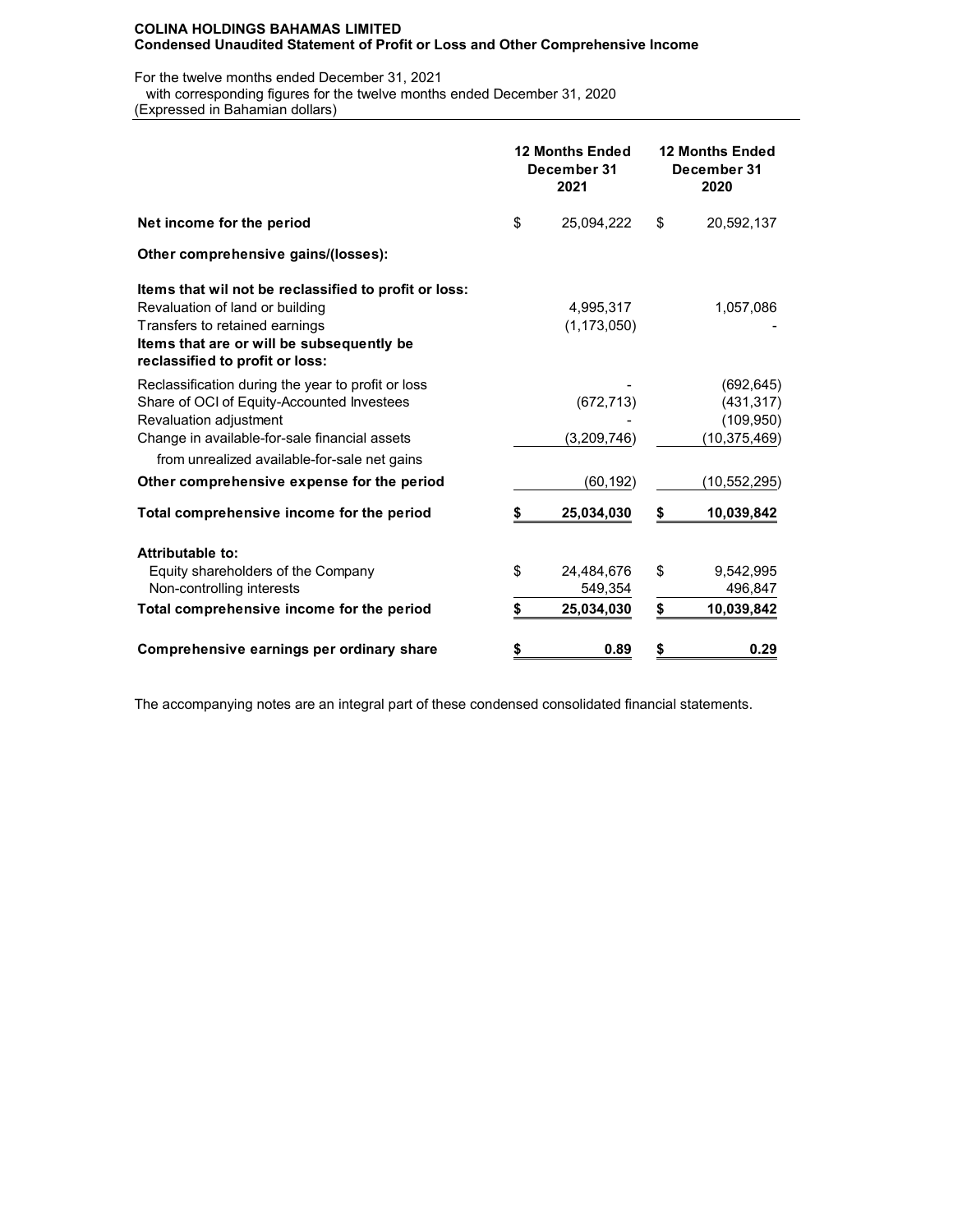For the three months ended December 31, 2021

with corresponding figures for the three months ended December 31, 2020

(Expressed in Bahamian dollars)

|                                                 | <b>3 Months Ended</b><br>December 31<br>2021 | <b>3 Months Ended</b><br>December 31<br>2020 |                  |  |  |
|-------------------------------------------------|----------------------------------------------|----------------------------------------------|------------------|--|--|
| <b>Revenues:</b>                                |                                              |                                              |                  |  |  |
| Premium revenue                                 | \$<br>40,233,801                             | \$                                           | 29,203,260       |  |  |
| Less: Reinsurance premiums                      | 7,044,794                                    |                                              | 4,325,987        |  |  |
| Net premium revenue                             | 33,189,007                                   |                                              | 24,877,273       |  |  |
| Net investment income                           | 8,561,023                                    |                                              | 8,308,426        |  |  |
| Share of net gain of associates                 | 399,256                                      |                                              | (1, 279, 570)    |  |  |
| Net commission income                           | 835,273                                      |                                              | 844,540          |  |  |
| Investment management and other fees            | 4,376,042                                    |                                              | 3,800,540        |  |  |
| Other income                                    | 1,825,057                                    |                                              | 1,116,586        |  |  |
| <b>Total revenues</b>                           | 49,185,658                                   |                                              | 37,667,795       |  |  |
| <b>Benefits and expenses:</b>                   |                                              |                                              |                  |  |  |
| Policyholders' benefits                         | 30,537,473                                   |                                              | 25,777,333       |  |  |
| Less: Reinsurance recoveries                    | 5,359,869                                    |                                              | 6,748,169        |  |  |
| Net policyholders' benefits                     | 25,177,604                                   |                                              | 19,029,164       |  |  |
| Changes in provision for future policy benefits | (2,048,190)                                  |                                              | (608, 170)       |  |  |
| General and administrative expenses             | 11,265,166                                   |                                              | 9,130,195        |  |  |
| Commissions                                     | 2,418,772                                    |                                              | 2,024,980        |  |  |
| Premium and other tax expense                   | 1,260,626                                    |                                              | 510,014          |  |  |
| Finance costs                                   | 346,819                                      |                                              | 1,069,554        |  |  |
| Other expenses                                  | 338,523                                      |                                              | <u>(656,490)</u> |  |  |
| Total benefits and expenses                     | 38,759,320                                   |                                              | 30,499,247       |  |  |
| Net income for the period:                      | \$<br>10,426,338                             | \$                                           | 7,168,548        |  |  |
| Net income attributable to:                     |                                              |                                              |                  |  |  |
| Equity shareholders of the Company              | \$<br>10,326,116                             | \$                                           | 8,471,450        |  |  |
| Non-controlling interests                       | 100,222                                      |                                              | (1,302,902)      |  |  |
| Net income for the period                       | \$<br>10,426,338                             | \$                                           | 7,168,548        |  |  |
| <b>Basic earnings per share</b>                 | \$<br>0.39                                   | \$                                           | 0.32             |  |  |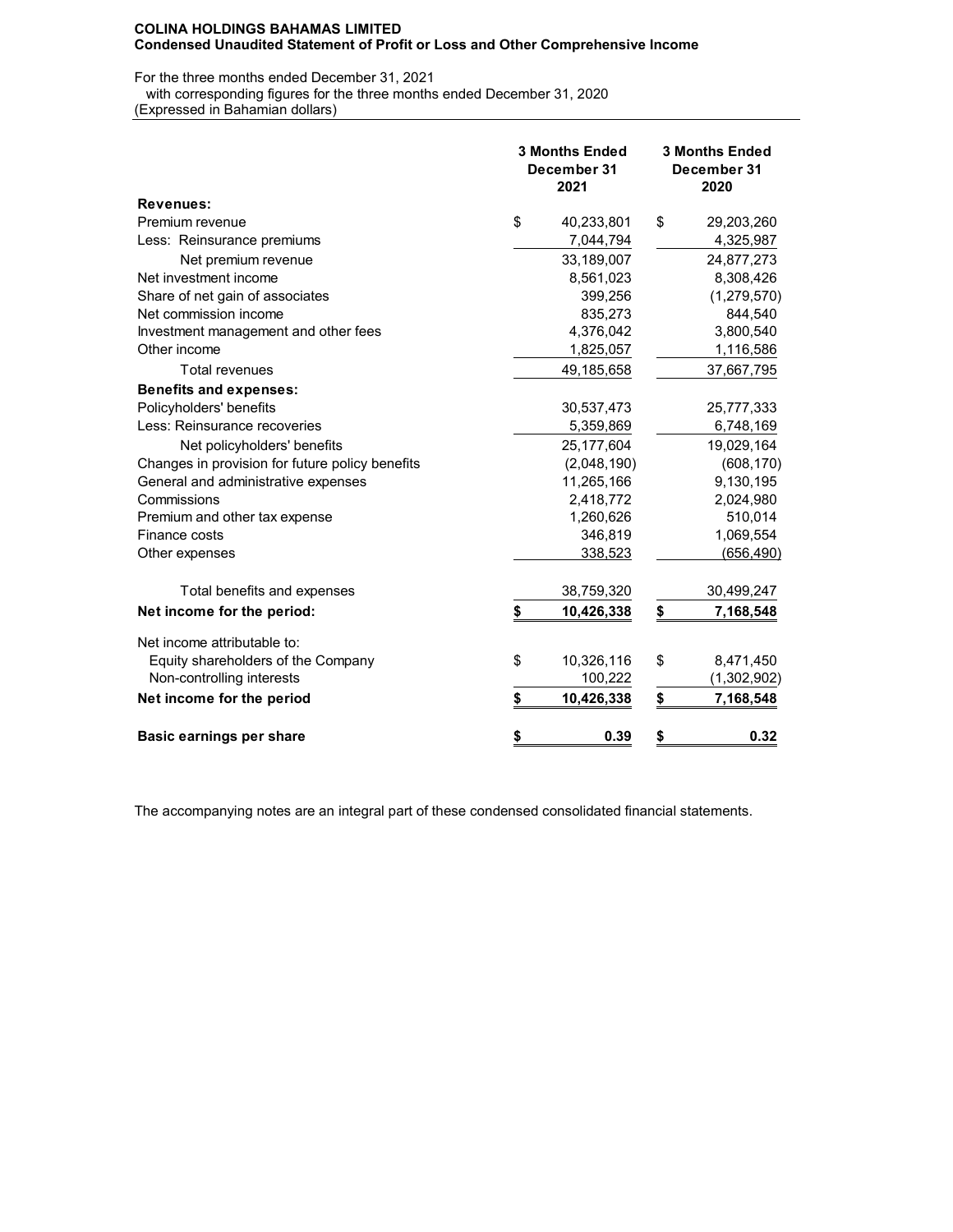For the three months ended December 31, 2021

 with corresponding figures for the three months ended December 31, 2020 (Expressed in Bahamian dollars)

|                                                                                                                                                                             |    | <b>3 Months Ended</b><br>December 31<br>2021 | <b>3 Months Ended</b><br>December 31<br>2020 |                                            |  |
|-----------------------------------------------------------------------------------------------------------------------------------------------------------------------------|----|----------------------------------------------|----------------------------------------------|--------------------------------------------|--|
| Net income for the period                                                                                                                                                   |    | 10,426,338                                   | \$                                           | 7,168,548                                  |  |
| Other comprehensive gains/(losses):                                                                                                                                         |    |                                              |                                              |                                            |  |
| Items that wil not be reclassified to profit or loss:<br>Revaluation of land or building<br>Transfers to retained earnings<br>Items that are or will be subsequently be     |    | 4,995,317<br>(1, 173, 050)                   |                                              | 1,057,086                                  |  |
| reclassified to profit or loss:                                                                                                                                             |    |                                              |                                              |                                            |  |
| Reclassification during the year to profit or loss<br>Share of OCI of Equity-Accounted Investees<br>Change in available-for-sale financial assets<br>Revaluation adjustment |    | (300, 758)<br>955,563                        |                                              | 578<br>772,143<br>(2,708,522)<br>(109,950) |  |
| Other comprehensive expense for the period                                                                                                                                  | \$ | 4,477,072                                    | \$                                           | (988, 665)                                 |  |
| Total comprehensive income for the period                                                                                                                                   |    | 14,903,410                                   | S                                            | 6,179,883                                  |  |
| Attributable to:                                                                                                                                                            |    |                                              |                                              |                                            |  |
| Equity shareholders of the Company<br>Non-controlling interests                                                                                                             | \$ | 14,803,188<br>100,222                        | \$                                           | 7,482,785<br>(1,302,902)                   |  |
| Total comprehensive income for the period                                                                                                                                   | \$ | 14,903,410                                   | \$                                           | 6,179,883                                  |  |
| Comprehensive earnings per ordinary share                                                                                                                                   | \$ | 0.57                                         | \$                                           | 0.28                                       |  |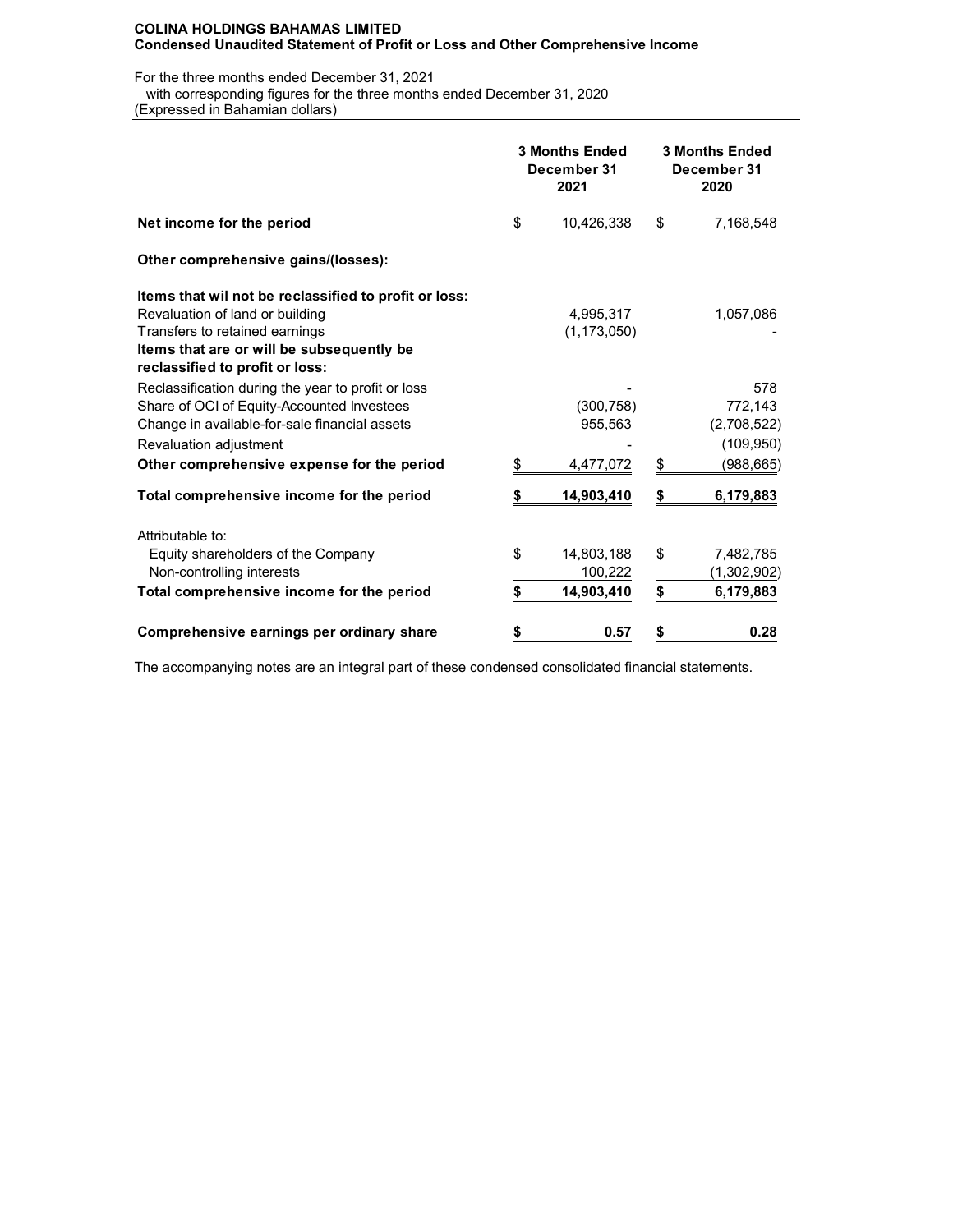# **COLINA HOLDINGS BAHAMAS LIMITED Condensed Unaudited Consolidated Statement of Changes in Equity**

# For the twelve months ended December 31, 2021

with corresponding figures for the twelve months ended December 31, 2020

(Expressed in Bahamian dollars)

|                                                                                           | <b>Notes</b> |    | Ordinary<br><b>Share</b><br>Capital | <b>Share</b><br>Premium |    | <b>Revaluation</b><br>Reserve |    | Retained<br>Earnings | Preference<br><b>Share</b><br>Capital | Non-controlling<br><b>Interests</b> | <b>Total</b><br>Equity |
|-------------------------------------------------------------------------------------------|--------------|----|-------------------------------------|-------------------------|----|-------------------------------|----|----------------------|---------------------------------------|-------------------------------------|------------------------|
| Balance, January 1, 2020<br>Net loss on remeasurement of<br>available-for-sale securities |              | \$ | 24,729,613 \$                       | 5,960,299 \$            |    | 14,317,456 \$                 |    | 90,209,720 \$        | 42,500,000 \$                         | 19,664,160 \$                       | 197,381,248            |
| to fair value                                                                             |              |    |                                     |                         |    | (10, 375, 469)                |    |                      |                                       |                                     | (10, 375, 469)         |
| Realized losses on available-for-sale securities                                          |              |    |                                     |                         |    | (692, 645)                    |    |                      |                                       |                                     | (692, 645)             |
| Share of OCI of Equity-Accounted Investees                                                |              |    |                                     |                         |    | (431, 317)                    |    |                      |                                       |                                     | (431, 317)             |
| Changes in non-controlling interests                                                      |              |    |                                     |                         |    |                               |    |                      |                                       | 190,307                             | 190,307                |
| Revaluation adjustment                                                                    |              |    |                                     |                         |    | (109, 950)                    |    | 109,950              |                                       |                                     |                        |
| Revaluation on Investment Property                                                        |              |    |                                     |                         |    | 1,057,086                     |    |                      |                                       |                                     | 1,057,086              |
| Net income for the period                                                                 |              |    |                                     |                         |    |                               |    | 20,095,290           |                                       | 496,847                             | 20,592,137             |
| Ordinary share dividend                                                                   | 5            |    |                                     |                         |    |                               |    | (5,440,515)          |                                       |                                     | (5,440,515)            |
| Preference share dividends                                                                | 5            |    |                                     |                         |    |                               |    | (2,443,750)          |                                       |                                     | (2,443,750)            |
| Balance, December 31, 2020                                                                |              |    | 24,729,613                          | 5,960,299               | \$ | 3,765,161                     | \$ | 102,530,695          | 42,500,000                            | \$<br>20,351,314                    | 199,837,082            |
| Balance, January 1, 2021<br>Net loss on remeasurement of<br>available-for-sale securities |              | S  | 24,729,613 \$                       | 5,960,299 \$            |    | 3,765,161 \$                  |    | 102,530,695 \$       | 42,500,000 \$                         | 20,351,314 \$                       | 199,837,082            |
| to fair value                                                                             |              |    |                                     |                         |    | (3,209,746)                   |    |                      |                                       |                                     | (3,209,746)            |
| Share of OCI of Equity-Accounted Investees                                                |              |    |                                     |                         |    | (672, 713)                    |    |                      |                                       |                                     | (672, 713)             |
| Changes in non-controlling interests                                                      |              |    |                                     |                         |    |                               |    |                      |                                       | (647,004)                           | (647,004)              |
| Net income for the period                                                                 |              |    |                                     |                         |    |                               |    | 24,544,868           |                                       | 549,354                             | 25,094,222             |
| Revaluation of investment property                                                        |              |    |                                     |                         |    | 38.159                        |    |                      |                                       |                                     | 38,159                 |
| Revaluation of owner-occupied property                                                    |              |    |                                     |                         |    | 4,957,158                     |    |                      |                                       |                                     | 4,957,158              |
| Transfers to retained earnings                                                            |              |    |                                     |                         |    | (1, 173, 050)                 |    | 1,173,050            |                                       |                                     |                        |
| Ordinary share dividend                                                                   | 5            |    |                                     |                         |    |                               |    | (5,440,518)          |                                       |                                     | (5,440,518)            |
| Preference share dividends                                                                | 5            |    |                                     |                         |    |                               |    | (2,443,750)          |                                       |                                     | (2,443,750)            |
| Balance, December 31, 2021                                                                |              |    | 24,729,613                          | 5,960,299               | S  | 3,704,969                     | £. | 120,364,345          | 42,500,000                            | 20,253,664                          | 217,512,890            |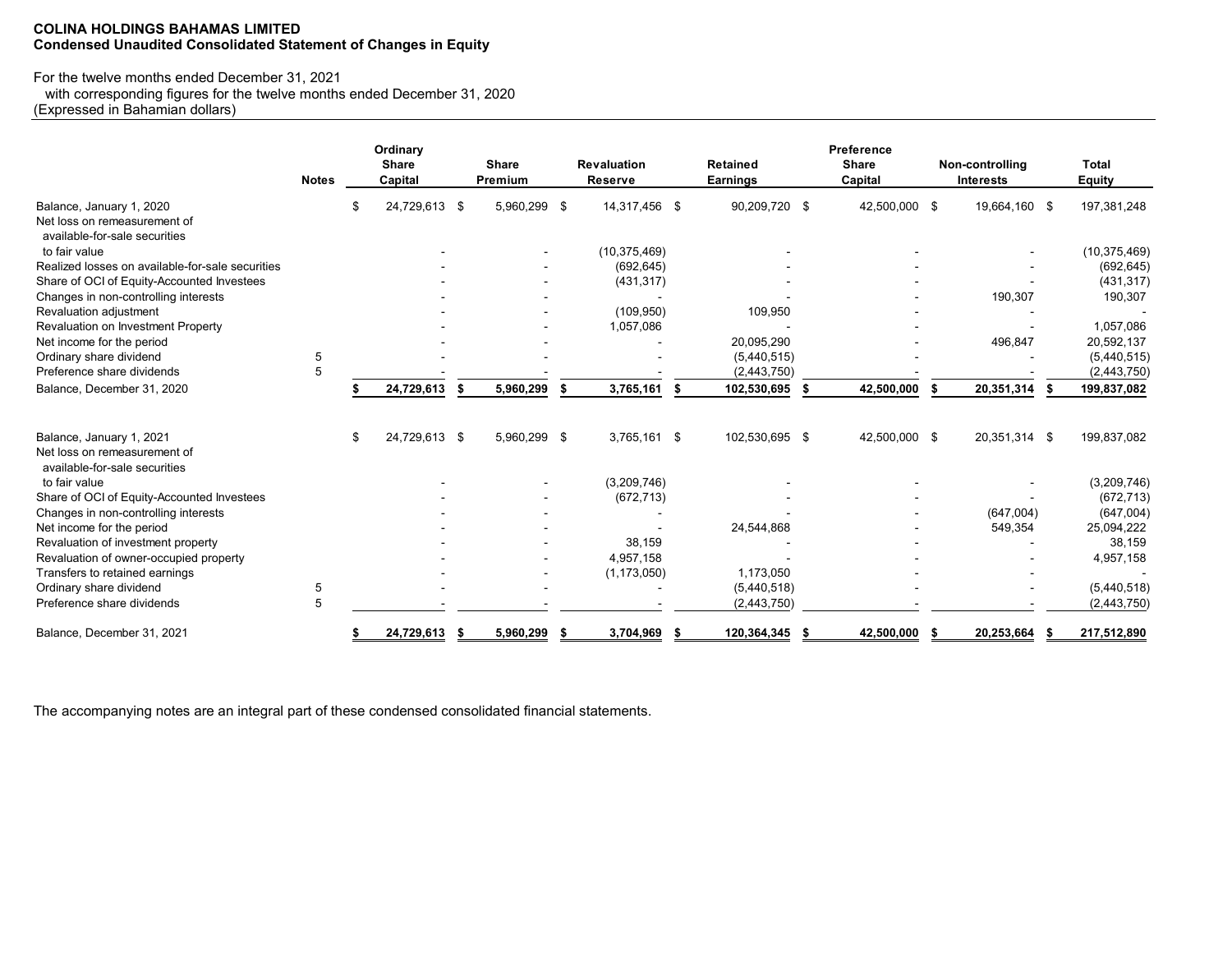#### **COLINA HOLDINGS BAHAMAS LIMITED Condensed Unaudited Consolidated Statement of Cash Flows**

For the twelve months ended December 31, 2021

 with corresponding figures for the twelve months ended December 31, 2020 (Expressed in Bahamian dollars)

|                                                             | <b>12 Months Ended</b><br>December 31<br>2021 | <b>12 Months Ended</b><br>December 31<br>2020 |                |  |
|-------------------------------------------------------------|-----------------------------------------------|-----------------------------------------------|----------------|--|
| Cash flows from operating activities:                       |                                               |                                               |                |  |
| Net income                                                  | \$<br>25,094,222                              | \$                                            | 20,592,137     |  |
| Adjustments to reconcile net income to net cash             |                                               |                                               |                |  |
| used in operating activities:                               |                                               |                                               |                |  |
| Change in unrealized loss on fair value                     |                                               |                                               |                |  |
| through income securities                                   | 3,727,111                                     |                                               | 11,034,629     |  |
| Increase/(decrease) in provision for future policy benefits |                                               |                                               |                |  |
| net of reinsurance assets                                   | 5,983,072                                     |                                               | (3,716,583)    |  |
| Changes in loss provisions for loans and receivables        | 3,614,471                                     |                                               | 2,024,544      |  |
| Depreciation and impairment/amortization charges            | 2,091,707                                     |                                               | 2,174,630      |  |
| Net realized gain on fair value through                     |                                               |                                               |                |  |
| income securities                                           | 75,579                                        |                                               | 1,302,697      |  |
| Net realized gains on sale of available-for-sale            |                                               |                                               |                |  |
| securities                                                  | (211, 180)                                    |                                               | (556, 865)     |  |
| Interest income                                             | (38, 376, 877)                                |                                               | (31, 261, 614) |  |
| Dividend income                                             | (1,099,561)                                   |                                               | (1, 275, 222)  |  |
| Fair value gains on investment properties                   | (1,313,181)                                   |                                               | 3,642,388      |  |
| Operating cash flows before changes in operating            |                                               |                                               |                |  |
| assets and liabilities                                      | (414, 637)                                    |                                               | 3,960,741      |  |
| Changes in operating assets and liabilities:                |                                               |                                               |                |  |
| (Increase)/decrease in other assets                         | (59, 184, 685)                                |                                               | 4,613,858      |  |
| Increase/(decrease) in other liabilities                    | 16,204,467                                    |                                               | (805,003)      |  |
| Net cash (used in)/provided by operating activities         | (43, 394, 855)                                |                                               | 7,769,596      |  |
|                                                             |                                               |                                               | (Continued)    |  |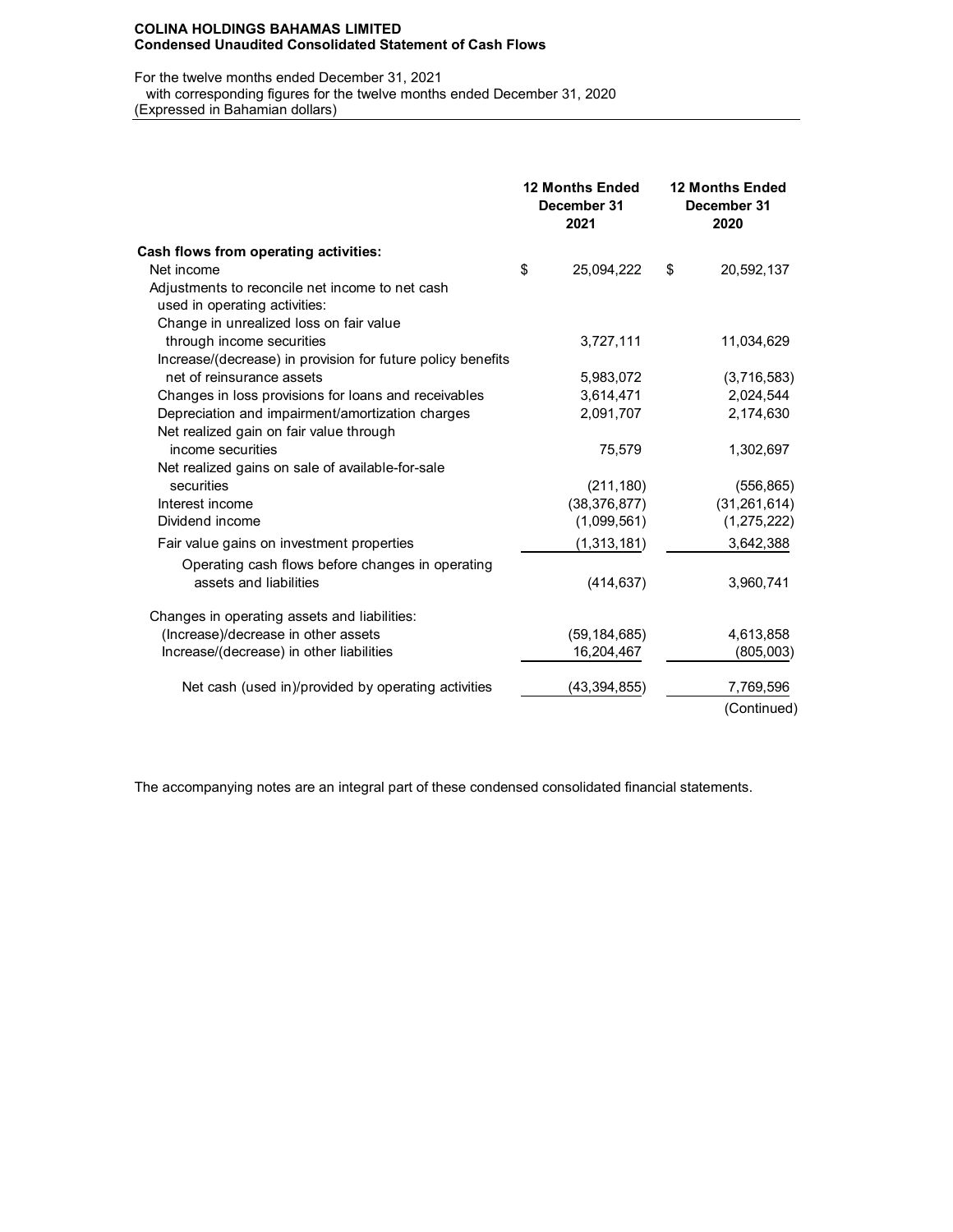#### **COLINA HOLDINGS BAHAMAS LIMITED Condensed Unaudited Consolidated Statement of Cash Flows**

For the twelve months ended December 31, 2021

 with corresponding figures for the twelve months ended December 31, 2020 (Expressed in Bahamian dollars)

|                                                               | <b>12 Months Ended</b><br>December 31<br>2021 | <b>12 Months Ended</b><br>December 31<br>2020 |
|---------------------------------------------------------------|-----------------------------------------------|-----------------------------------------------|
| Cash flows from investing activities:                         |                                               |                                               |
| Decrease/(increase) in term deposits with original maturities |                                               |                                               |
| greater than 90 days                                          | 8,012,116                                     | (7,776,689)                                   |
| Fair value through income securities purchased                | (21, 430, 301)                                | (24, 110, 393)                                |
| Proceeds on disposal of fair value through income             |                                               |                                               |
| securities                                                    | 12,322,570                                    | 22,309,034                                    |
| Available-for-sale securities purchased                       | (36, 169, 116)                                | (63,054,620)                                  |
| Proceeds on disposal of available-for-sale securities         | 50,571,863                                    | 36,373,347                                    |
| Reclassification during the year to profit or loss            | 647,004                                       | (692, 645)                                    |
| Decrease in loans to policyholders                            | 1,283,231                                     | 2,058,084                                     |
| Additions of investment property                              | (535, 804)                                    | (158, 749)                                    |
| Net change in mortgage and commercial loans                   | 1,665,244                                     | 1,076,456                                     |
| Interest received                                             | 37,263,576                                    | 29,072,278                                    |
| Dividends received                                            | 1,099,561                                     | 1,275,222                                     |
| Repayments on loan to SBL Ltd.                                |                                               | 1,611,642                                     |
| Proceeds on disposal of investment properties                 |                                               | 220,493                                       |
| Additions to property and equipment                           | (1,837,325)                                   | (791, 177)                                    |
| Additions to other intangible assets                          |                                               | (347, 140)                                    |
| Net cash provided by/(used in) investing activities           | 52,892,619                                    | (2,934,857)                                   |
| Cash flows used in financing activities:                      |                                               |                                               |
| Changes in non-controlling interests                          | (647,004)                                     | 190,307                                       |
| Interest on other contracts                                   |                                               | 471,236                                       |
| Payments on repurchase agreement                              |                                               | (7,000,000)                                   |
| Increase in lease liabilities                                 | 560,135                                       | 605,977                                       |
| Payment of lease liabilities                                  | (851, 665)                                    | (960, 895)                                    |
| Dividend to ordinary shareholders                             | (5,440,518)                                   | (5,440,515)                                   |
| Dividends to preference shareholders                          | (2,443,750)                                   | (2, 443, 750)                                 |
| Repayments of lease liabilities                               | (220, 507)                                    | (235, 618)                                    |
| Net cash used in financing activities                         | (9,043,309)                                   | (14, 813, 258)                                |
| Net increase/(decrease) in cash and cash equivalents          | 454,455                                       | (9,978,519)                                   |
| Cash and cash equivalents, beginning of period                | 33,984,653                                    | 43,963,172                                    |
| Cash and cash equivalents, end of period                      | \$<br>34,439,108                              | \$<br>33,984,653                              |

(Concluded)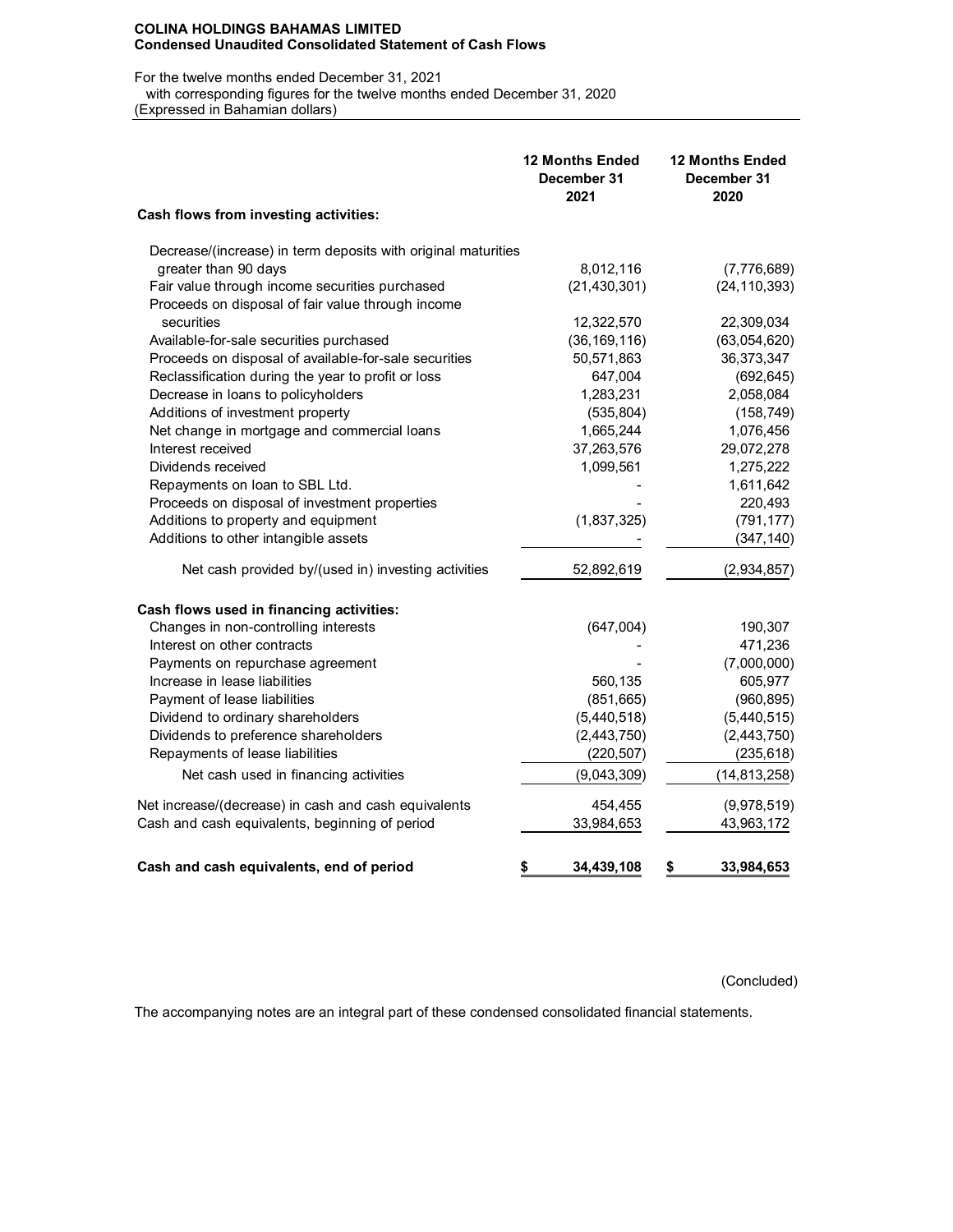For the period ended December 31, 2021 (Expressed in Bahamian dollars)

# **1. General Information**

Colina Holdings Bahamas Limited ("the Company") was incorporated under the laws of the Commonwealth of The Bahamas on July 6, 1993.

The Company acts principally as a holding company of its principal subsidiaries, Colina Insurance Limited ("Colina"), a wholly-owned life and health insurer incorporated in The Bahamas; Colina General Insurance Agents & Brokers Limited ("CGIA"), a wholly-owned general insurance agent and broker; Colina Financial Advisors Ltd. ("CFAL"), a wholly-owned financial services company; Indigo Insurance (Bahamas) Limited ("Indigo") a wholly-owned general insurer.

Colina is registered to operate as a life and health insurer in The Bahamas, The Cayman Islands, and The Turks and Caicos Islands. CGIA holds a dual registration as a general insurance broker and agent for operations in The Bahamas. CFAL is licensed as a broker dealer in The Bahamas. Indigo is registered to operate as a general insurer in The Bahamas.

The ordinary shares of the Company are listed on the Bahamas International Securities Exchange. At December 31, 2021 approximately 58.1% (December 31, 2020: 58.1%) of the Company's issued ordinary shares were owned by AF Holdings Ltd. ("AFH") and 41.9% (December 31, 2020: 41.9%) by the Bahamian public.

The registered office of the Company is located at Trinity Place Annex, Frederick and Shirley Streets, P.O. Box N-4805, Nassau, The Bahamas and its principal place of business is located at 308 East Bay Street, P.O. Box N-4728, Nassau, The Bahamas.

# **2. Significant Accounting Policies**

The consolidated financial statements have been prepared in accordance with International Financial Reporting Standards ("IFRS") for interim financial information. Accordingly, they do not include all of the information and footnotes required by IFRS for complete financial statements. In the opinion of management, these unaudited condensed consolidated financial statements reflect all adjustments (consisting of normal recurring accruals) considered necessary for a fair presentation of the Company's financial position and results of operations as at the end of and for the periods presented. All significant intercompany accounts and transactions have been eliminated from these statements. The preparation of unaudited condensed consolidated financial statements in conformity with IFRS requires management to make estimates and assumptions that affect the reported amounts of assets and liabilities and disclosure of contingent assets and liabilities at the date of the financial statements and the reported amounts of revenues and expenses during the reporting period. Actual results could differ from these estimates.

# **3. Cash and Cash Equivalents**

For the purposes of the consolidated statement of cash flows, cash and cash equivalents are comprised of the following:

| Term deposits<br>Less: Deposits with original maturities of | December 31, | December 31,<br>2020 |   |              |
|-------------------------------------------------------------|--------------|----------------------|---|--------------|
|                                                             | \$           | 7.450.539            | S | 15,660,104   |
| greater than 90 days                                        |              | (4,935,150)          |   | (12,947,266) |
| Short-term deposits                                         |              | 2,515,389            |   | 2,712,838    |
| Cash and demand balances                                    |              | 31,923,719           |   | 31,271,815   |
| Total cash and cash equivalents                             |              | 34.439.108           |   | 33,984,653   |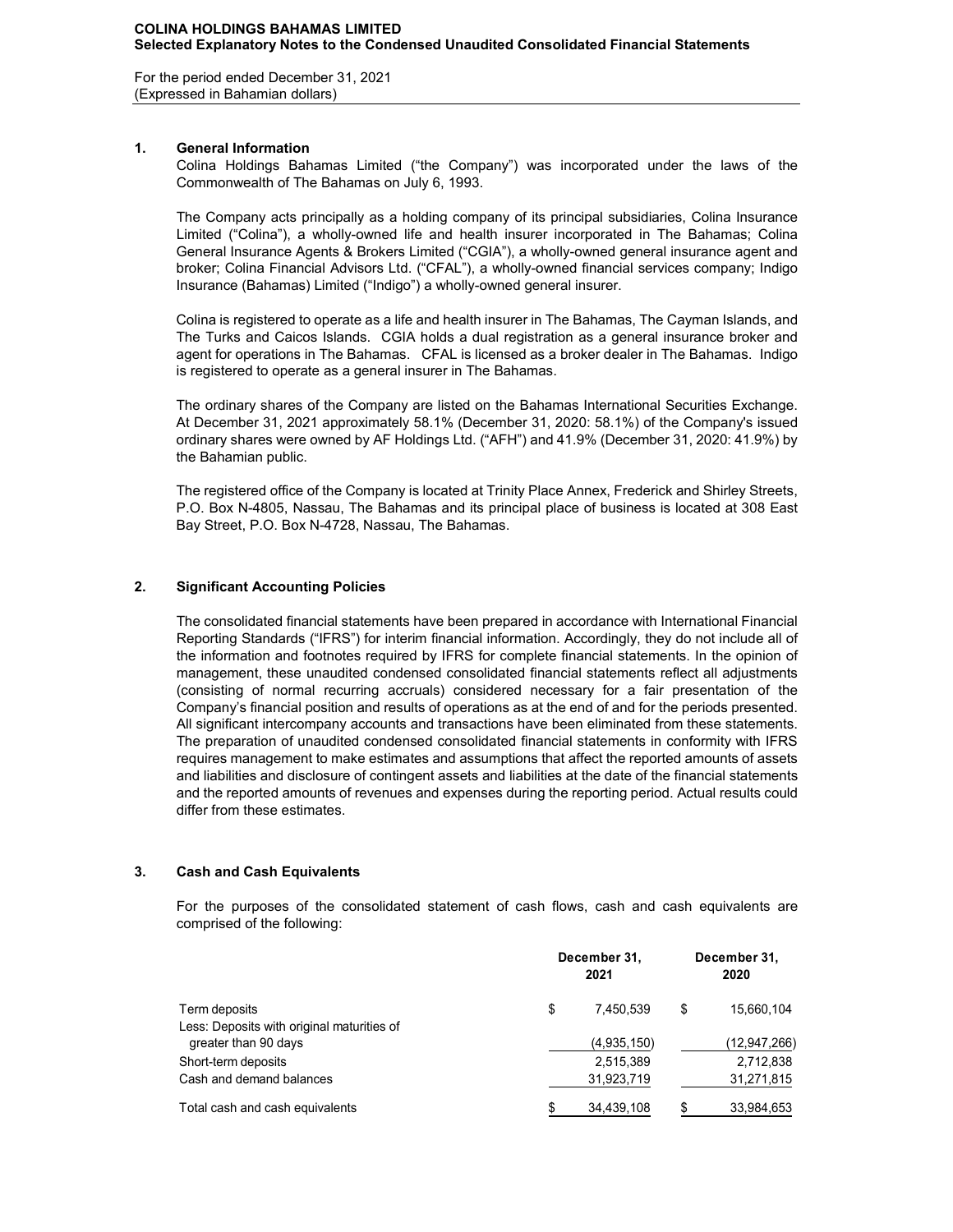# **COLINA HOLDINGS BAHAMAS LIMITED Selected Explanatory Notes to the Condensed Unaudited Consolidated Financial Statements**

For the period ended December 31, 2021 (Expressed in Bahamian dollars)

# **4. Invested Assets**

The following represent the Company's total invested assets which are comprised of the following:

|                                                  | December 31.<br>2021 | December 31,<br>2020 |             |  |
|--------------------------------------------------|----------------------|----------------------|-------------|--|
| Term deposits                                    | \$<br>7.450.539      | \$                   | 15,660,104  |  |
| Investment securities and other financial assets | 431,662,321          |                      | 443,758,594 |  |
| Mortgages and commercial loans                   | 19,711,150           |                      | 23,493,544  |  |
| Policy Ioans                                     | 66,128,152           |                      | 67,471,882  |  |
| Investment properties                            | 58,458,834           |                      | 56,609,849  |  |
| Equity-accounted investees                       | 15,471,354           |                      | 14,997,768  |  |
| Total invested assets                            | 598,882,350          |                      | 621,991,741 |  |
|                                                  |                      |                      |             |  |

Invested assets comprise 72.5% of total assets at December 31, 2021 (December 31, 2020: 79.2%).

# **5. Earnings Per Share and Dividends Per Share**

Basic earnings per ordinary share is calculated by dividing net income attributable to ordinary shareholders of the Company by the weighted average number of ordinary shares issued and outstanding during the period, excluding ordinary shares of the Company acquired by Colina held as treasury shares. There were no treasury shares held by Colina as at December 31, 2021 (December 31, 2020: nil).

|                                                            |    | 12 Months<br><b>Ended</b><br>December 31, 2021 | 12 Months<br><b>Ended</b><br>December 31, 2020 |                                                |  |
|------------------------------------------------------------|----|------------------------------------------------|------------------------------------------------|------------------------------------------------|--|
| Net income attributable to equity shareholders             | \$ | 24,544,868                                     | \$                                             | 20,095,290                                     |  |
| Net income attributable to ordinary shareholders           | \$ | 22, 101, 118                                   | \$                                             | 17,651,540                                     |  |
| Weighted average number of ordinary shares outstanding     |    | 24,729,613                                     |                                                | 24,729,613                                     |  |
| Basic earnings per ordinary share                          | \$ | 0.89                                           | \$                                             | 0.71                                           |  |
|                                                            |    | 12 Months<br>Ended<br>December 31, 2021        |                                                | 12 Months<br><b>Ended</b><br>December 31, 2020 |  |
| Comprehensive income attributable to equity shareholders   | S  | 24,484,676                                     | \$                                             | 9,542,995                                      |  |
|                                                            |    |                                                |                                                |                                                |  |
| Comprehensive income attributable to ordinary shareholders |    | 22,040,926                                     |                                                | 7,099,245                                      |  |
| Weighted average number of ordinary shares outstanding     |    | 24,729,613                                     |                                                | 24,729,613                                     |  |